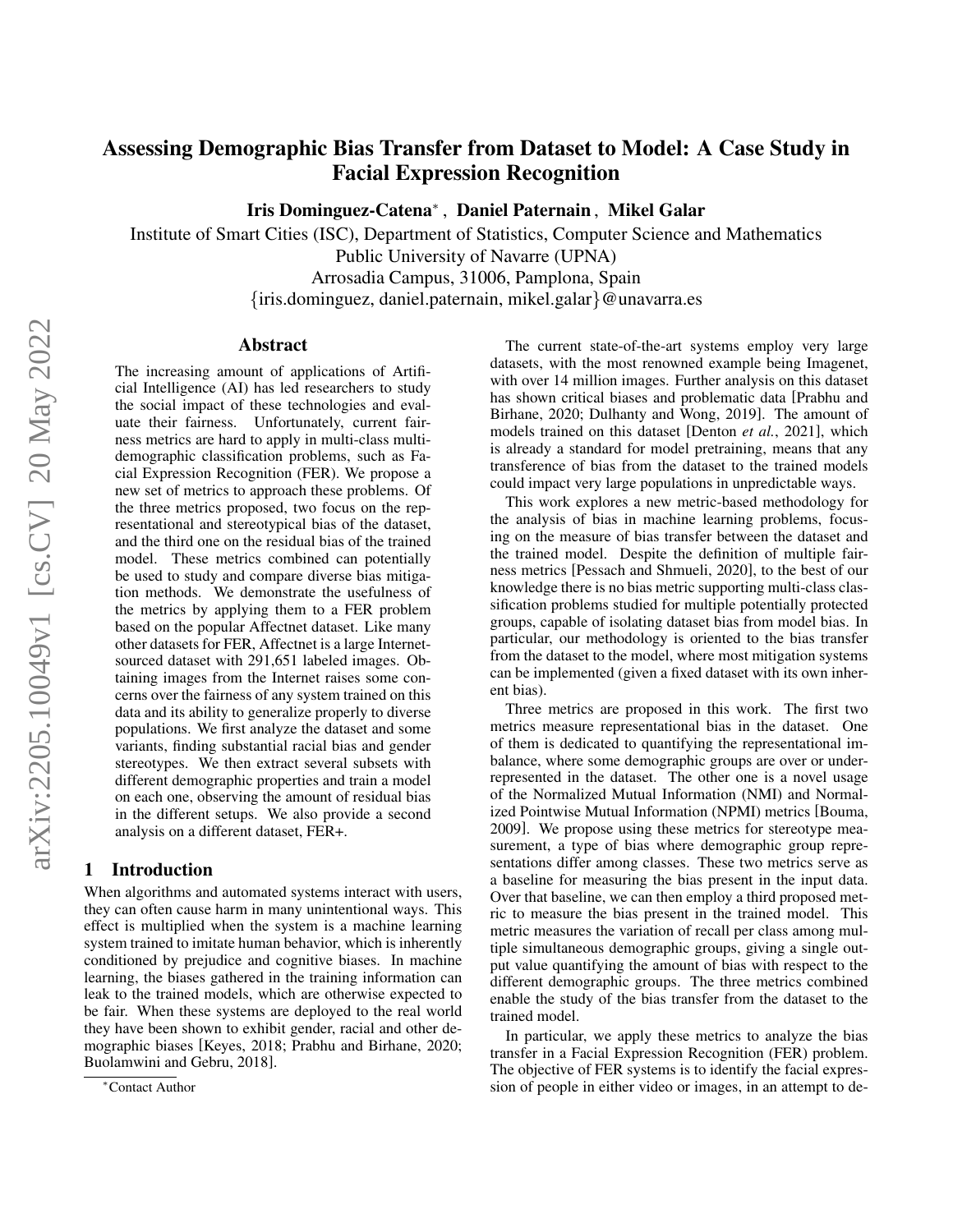tect the underlying emotion. The nature of the data (human faces) in these problems make them prone to diverse biases and misrepresentations. Human biases in this context have already been studied [\[Elfenbein and Ambady, 2002\]](#page-6-4).

Although the application of these metrics requires demographic information of the subjects in the dataset, the usage of existing demographic models makes recovering some of this information possible for unlabeled datasets. In the context of FER problems we employ a pretrained model, Fairface [\[Karkkainen and Joo, 2021\]](#page-7-3) to obtain some demographic descriptors, namely apparent race and gender, from the face images. Although these demographic predictions are only an approximation of the real attributes, in the absence of more accurate data they can be used to perform a general analysis.

This work is aimed at helping reduce the racial, ethnic and gender inequalities that can arise in the development and deployment of AI systems. Specifically, the proposed study of demographic bias transfer can be used to both detect demographic bias in machine learning systems and assess the impact of mitigation methods, guiding the efforts in the implementation of fairer systems in general.

Code to replicate the reported results is available at  $G$ it $H$ ub<sup>[1](#page-1-0)</sup>.

### 2 Related Work

#### 2.1 Algorithmic Fairness

The concept of algorithmic fairness is usually built around the absence of bias or harm. In particular, several independent bias taxonomies have been proposed, focused on different definitions and aspects of bias. Taxonomies like that of [\[Suresh and Guttag, 2021\]](#page-7-4) consider up to 7 sources of bias in a machine learning pipeline, split in two subgroups:

- Biases in the data generation, comprising historical bias, representational bias and measurement bias.
- Biases in the building and implementation of the system, comprising learning bias, aggregation bias, evaluation bias and deployment bias.

This work focuses on the measurement of bias in both subgroups independently, and more specifically, in the source dataset and the trained model. The measurement of bias in the source dataset aggregates historical and representational biases, and is common to any model and deployment that employs the same dataset. The measurement of model bias includes learning and aggregation biases. Jointly measuring both biases will give us an estimation of the amount of bias that leaks from the dataset to the model. This can help guide our efforts to the most critical parts of the system, easing the study of mitigation strategies. The remaining forms of bias are not directly applicable to our analysis.

#### <span id="page-1-1"></span>Bias metrics

There are multiple fairness and bias metrics defined through the literature [\[Pessach and Shmueli, 2020\]](#page-7-2). They are commonly defined for binary classification problems and two populations, a general population and a protected group, with one or several protected attributes indicating the membership to these populations.

However, in many applications there are multiple demographic groups that could require protection at the same time, and more than two target classes, with none of them being clearly advantageous. To the best of our knowledge, there is no bias metric covering this casuistry that is also able to isolate true model bias from validation dataset imbalance. Therefore, we focus on multi-class systems, studying bias across multiple demographic groups. Our bias definition considers any differential treatment suffered by any of the demographic groups in any of the problem classes. To design our metrics, we take the following as reference.

Disparate impact [\[Feldman](#page-6-5) *et al.*, 2015] asserts that the proportion of predictions of the positive class is similar across groups:

$$
\frac{P(\hat{y} = 1 | s \neq 1)}{P(\hat{y} = 1 | s = 1)} \ge 1 - \varepsilon ,
$$
\n(1)

where  $s$  is the protected attribute (1 for the privileged group and  $\neq 1$  otherwise) and  $\hat{y}$  the class prediction (1 for the positive class and  $\neq 1$  otherwise).

Disparate Impact is arguably the most common fairness metric. However, it requires a defined positive outcome and privileged and protected groups, making it unfit for our application.

Overall accuracy equality [Berk *et al.*[, 2018\]](#page-6-6) requires a similar accuracy across groups:

$$
|P(y = \hat{y}|s = 1) - P(y = \hat{y}|s \neq 1)| \leq \varepsilon, \quad (2)
$$

where  $s$  is the protected attribute  $(1$  for the privileged group and  $\neq 1$  otherwise),  $\hat{y}$  the predicted class and y the real class.

As it focuses on the accuracy, the Overall accuracy equality metric is applicable in both binary and multi-class problems. It also treats all the target classes equally, without requiring one of them to be defined as positive or advantageous. Unfortunately, it still requires defined privileged and protected groups, making it suitable only for the analysis of individual demographic groups.

Mutual Information [\[Kamishima](#page-7-5) *et al.*, 2012] measures the statistical dependence between two attributes:

$$
\sum_{\hat{y}\in\hat{Y}}\sum_{s\in S}P(\hat{y},s)\log\frac{P(\hat{y},s)}{P(\hat{y})P(s)} \le \varepsilon\,,\tag{3}
$$

where s denotes the protected attribute (from a set S) and  $\hat{y}$ denotes the prediction (from a set  $\hat{Y}$ ).

Mutual Information is one of the few fairness metrics that can be directly applied to multi-class classification problems, even when considering several potentially protected groups. Despite this, the metric only measures the dependence between the protected attributes and either the predicted or real class. In problems where the validation partition is not balanced (the real class and protected attributes are dependent), the Mutual Information measured over the trained model prediction becomes unable to disentangle that imbalance from the potential model bias.

Nonetheless, for our analysis we propose the employment of two variants of the Mutual Information metric to measure the bias not in the final model, but in the source dataset,

<span id="page-1-0"></span><sup>1</sup> <https://github.com/irisdominguez/Dataset-Bias-Metrics>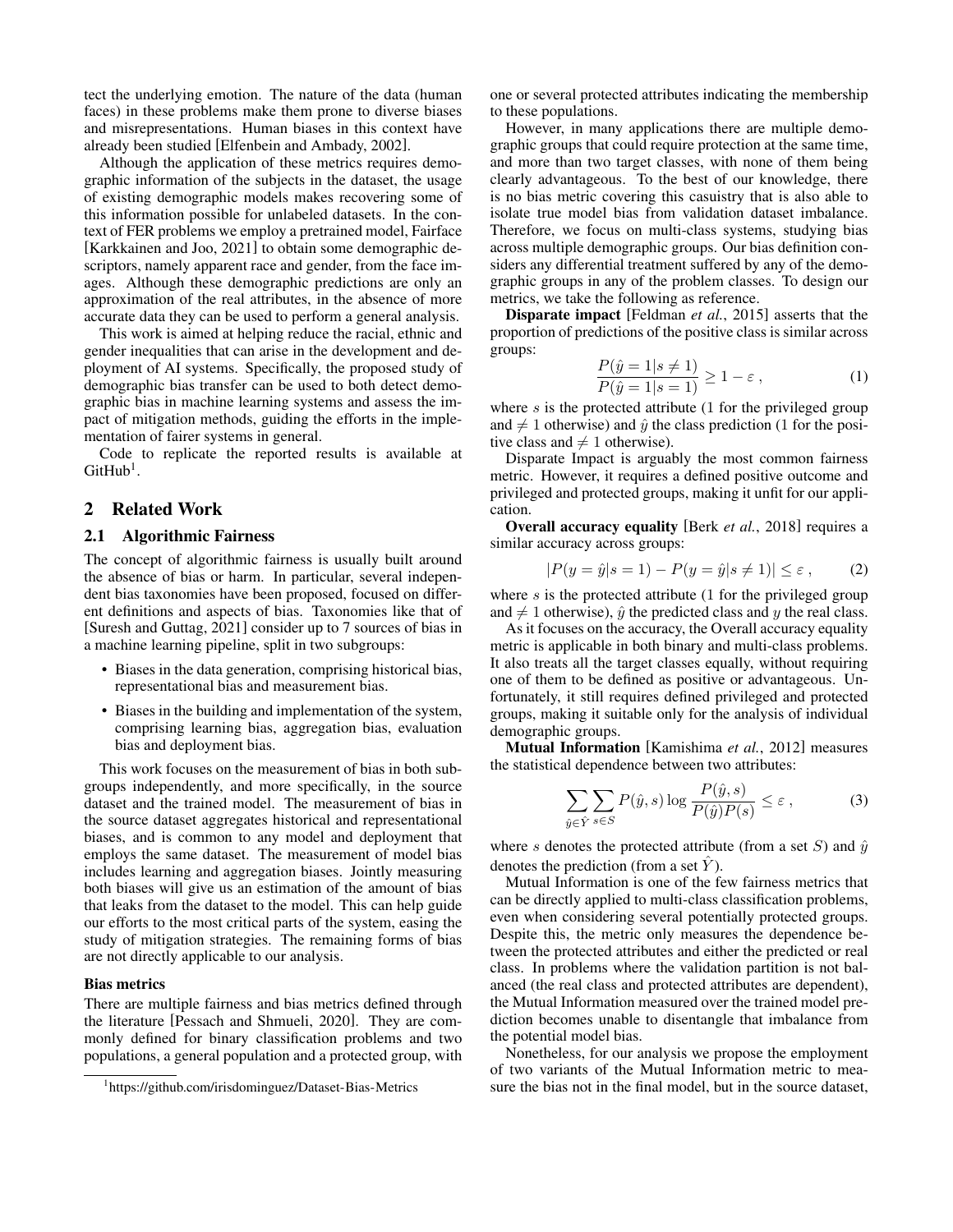where they only consider the real class and the protected attributes. These variants are the Normalized Mutual Information (NMI) and the Normalized Pointwise Mutual Information (NPMI) proposed by [\[Bouma, 2009\]](#page-6-3) in the context of collocation extraction. They are both bounded and easier to interpret than the classical Mutual Information, and in the case of the NPMI, it can also detect specific stereotypes on top of the general dataset bias. The mathematical definitions are given in Section [3.2.](#page-2-0)

#### 2.2 Facial Expression Recognition

The problem of automatic FER is commonly used as a proxy to the more general emotion recognition. Although many works raise questions about the universality of facial expressions to convey emotions across cultures [\[Elfenbein and Am](#page-6-4)[bady, 2002;](#page-6-4) Jack *et al.*[, 2009\]](#page-6-7), and despite the developments in other emotion measurement modalities [\[Gonzalez-Sanchez](#page-6-8) *et al.*[, 2017\]](#page-6-8), FER is still one of the most used methods. The applications of these systems are multiple, ranging from robotics [\[Sonmez](#page-7-6) *et al.*, 2021] to assistive technology [\[Joseph](#page-6-9) [and Mathew, 2021\]](#page-6-9).

Most works deal with either a continuous emotion codification, such as the Pleasure-Arousal-Dominance model [\[Mehrabian, 1996\]](#page-7-7) or a discrete codification, such as the six/seven basic emotions proposed by [\[Ekman and Friesen,](#page-6-10) [1971\]](#page-6-10). This work focuses on the second approach, the most used in modern machine learning.

#### 3 Proposal

#### <span id="page-2-1"></span>3.1 Representational Bias Metric

The most basic level of demographic analysis that can be performed in a dataset is that of representational bias, where there is unequal representation of different demographic groups in the overall dataset. A clear predominance of a demographic group in the dataset can hint at a potential bias in favor of that group, generating a differentiated and potentially harmful behavior of the resulting model. Previous bias metrics (presented in Section [2.1\)](#page-1-1) only measure the bias for the final model, so they cannot detect this specific bias. As a way to measure the representational bias of the dataset, we propose using a metric based on the standard deviation of the normalized demographic distribution. This Normalized Standard Deviation (NSD) adjusts the standard deviation of a normalized vector:

$$
NSD(x) = \frac{n}{\sqrt{n-1}} \sqrt{\frac{\sum_{i=1}^{n} (x_i - \bar{x})^2}{n}},
$$
 (4)

where *n* is the number of elements of the vector x and  $\overline{x}$ stands for the arithmetic mean.

The NSD calculated over a normalized demographic distribution is bounded in the interval  $[0, 1]$ , where 0 is no bias (uniform distribution) and 1 is total bias (the full population belongs to a single group).

#### <span id="page-2-0"></span>3.2 Stereotypical Bias Metric

A second level of analysis of the dataset not covered by previous metrics is that of the presence of stereotypes, understood as a variation in the demographic profile of each target class in the dataset. In the context of FER, this can result in a different prior for an emotion label depending on the perceived demographic group of the sample.

For most FER datasets, and in general for most multiclass multi-demographic datasets, the analysis and quantification of stereotypical bias is complex due to the double class and demographic imbalance usually accepted in these datasets. To decouple this secondary bias from the main representational bias, we employ the NPMI metric proposed by [\[Bouma, 2009\]](#page-6-3).

The Normalized Pointwise Mutual Information (NPMI) measures the statistical dependence between two attributes for a specific pair of values:

$$
NPMI(s, y) = -\frac{\ln \frac{P(s, y)}{P(s)P(y)}}{\ln P(s, y)},
$$
\n(5)

where  $s$  denotes the protected attribute and  $y$  denotes the class. NPMI values lay in the range  $[-1, 1]$ , with 1 being total correlation (overrepresentation), 0 being no correlation and −1 being inverse correlation (underrepresentation).

For an aggregated value representing the summary of the NPMI biases, we employ the NMI metric, also proposed by [\[Bouma, 2009\]](#page-6-3).

The Normalized Mutual Information (NMI) measures the statistical dependence between two attributes:

$$
NMI(S,Y) = -\frac{\sum_{y \in Y} \sum_{s \in S} P(s,y) \ln \frac{P(s,y)}{P(s)P(y)}}{\sum_{y \in Y} \sum_{s \in S} P(s,y) \ln P(s,y)},
$$
 (6)

where  $S$  denotes all the demographic groups studied and  $Y$ the set of classes of the problem. The NMI value lies in the range [0, 1], with 0 being no bias and 1 being total bias.

#### <span id="page-2-2"></span>3.3 Model Bias Metric

Based on the metrics presented in Section [2.1,](#page-1-1) we require a new metric to measure the model bias in problems like FER, where we operate over multiple demographic groups and multiple classes, with an unbalanced test dataset. For the calculation of the model bias metric, we expect the model to perform with similar recall for each demographic group and for each target class to be considered fair. The **Recall**  $R(y, s)$ for a class  $y$  and a demographic group  $s$  is defined as

$$
\mathbf{R}(y,s) = P(\hat{y} = y | y, s).
$$
 (7)

It is important to note that each of the classes in the problem can have different inherent difficulties. Therefore, we first calculate the intraclass disparity for each class by aggregating the recalls of that class for all demographic groups. Later, we aggregate those intraclass disparities into a final dataset metric. The Intraclass Disparity (ID) for each class  $y$ , aggregated for S demographic groups, is defined as:

$$
ID(y) = \frac{1}{n-1} \sum_{s \in S} \left( 1 - \frac{R(y, s)}{\max_{s' \in S} R(y, s')} \right) , \quad (8)
$$

with the convention that  $ID(y) = 0$  if  $\max_{s' \in S} R(y, s') = 0$ .

This metric uses the maximum recall  $\mathbf{R}(y, s)$  of any demographic group  $(s)$  for the class  $(y)$  as the baseline to obtain a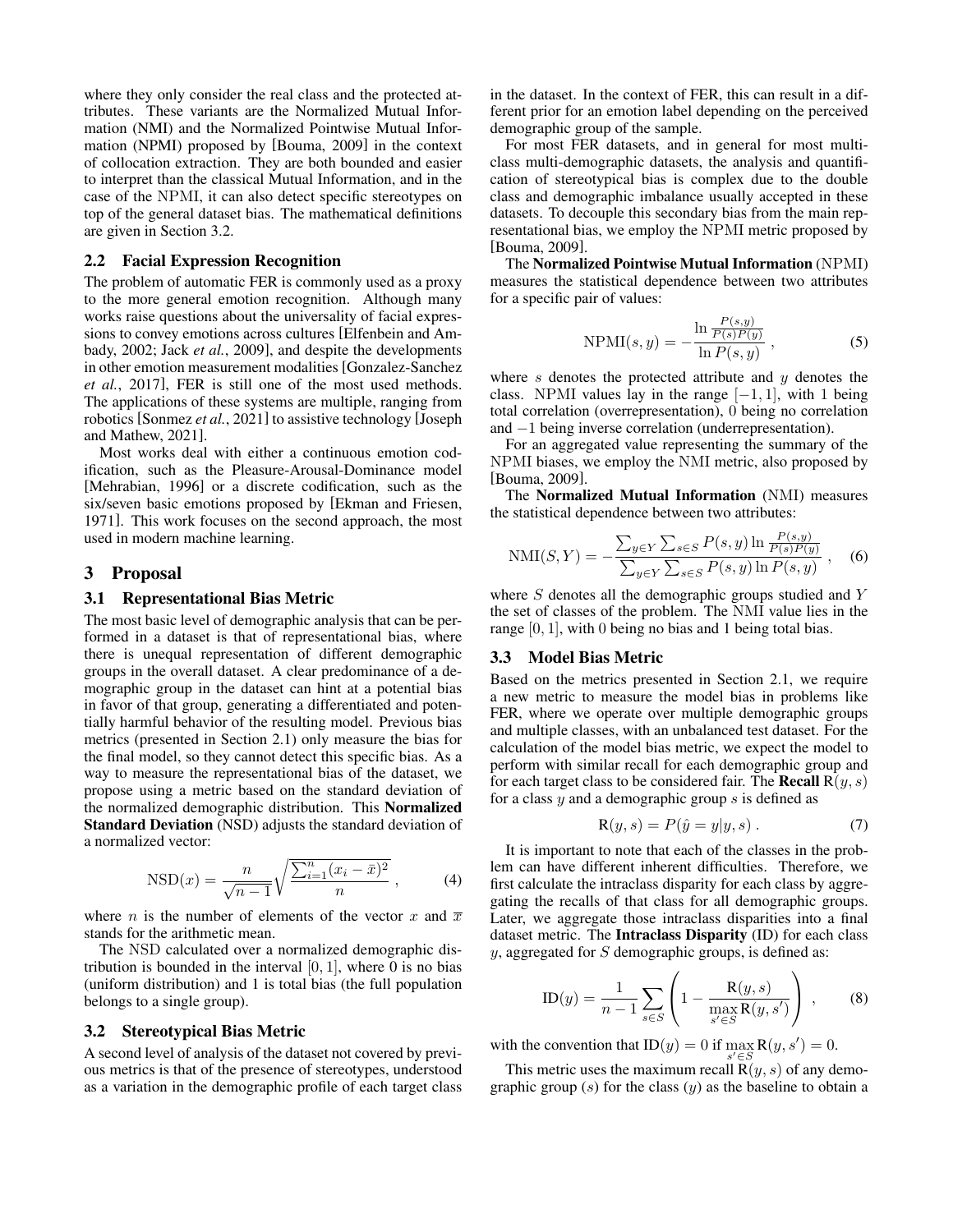relative value between 0 (same performance as the maximum recall group) and 1 (recall 0 relative to the maximum recall group) for each demographic group. These values are then aggregated, obtaining the final metric. This measure considers all the groups, maximizing the ID metric to 1 when all groups except the one with the highest recall have an accuracy of 0 (situation of maximum privilege or bias).

Finally, we can study the class disparities by themselves, or aggregate them with a simple mean over the set of classes C, giving us an Overall Disparity OD for the model, defined as:

$$
OD = \frac{1}{|C|} \sum_{c \in C} ID(c) . \tag{9}
$$

The OD value has a lower bound of 0 (no bias) and an upper bound of 1 (maximum bias). The same bounds apply to the individual ID scores.

### 4 Case Study

### 4.1 Dataset

Affectnet [\[Mollahosseini](#page-7-8) *et al.*, 2019] is a large FER dataset, composed of 420,299 images of facial expressions. 291, 651 of these images are classified in basic emotions, namely *neutral*, *happy*, *sad*, *surprise*, *fear*, *disgust*, *angry* and *contempt*. The dataset is divided into two partitions, one for training and one for validation, with 287, 651 and 4, 000 images respectively.

The dataset was created from Internet image searches, based on queries related to both the emotional labels considered and gender, age, and ethnicity descriptors. The search query strings were also translated to 6 different languages.

The final images have 425 by 425 pixels of resolution.

Appendix [A](#page-7-9) repeats the same analysis for a second dataset, FER+ [\[Barsoum](#page-6-11) *et al.*, 2016].

#### 4.2 Determination of Demographic Labels

Most large FER datasets [\[Benitez-Quiroz](#page-6-12) *et al.*, 2016; [Molla](#page-7-8)[hosseini](#page-7-8) *et al.*, 2019] are gathered from regular Internet image searches, with relatively low data curation. Outside FER problems, many datasets have already undergone heavy bias analysis [\[Dulhanty and Wong, 2019\]](#page-6-1), but the lack of metainformation and demographic labels on subjects for in the wild (ITW) FER datasets has hindered the bias analysis in this context. Affectnet is not an exception, and despite the diversity considerations during its generation, demographics labels are not available.

In recent years, the development of new datasets for demographic annotation such as Fairface [\[Karkkainen and Joo,](#page-7-3) [2021\]](#page-7-3) has enabled the demographic relabeling of existing datasets. It is important to note that this kind of annotation is highly subjective and imperfect, and any demographic label obtained constitutes only a proxy measure for the real demographic characteristics of the subjects, which is already a subjective and complex concept. For example, the gender classification of Fairface is binary (Male, Female), which already constitutes a bias against non-binary people [\[Keyes, 2018\]](#page-7-0). The race classification only uses the seven most common descriptors (White, Latino/Hispanic, East Asian, Black, Middle Eastern, Indian, and Southeast Asian). Furthermore, both categories are treated as single-label classification. Despite these issues, the Fairface model gives us an approximation of the demographic profile of the dataset, enough for a general bias analysis in the absence of more accurate data.

### <span id="page-3-0"></span>4.3 Experimental Setup

We employ a simple VGG11 [\[Simonyan and Zisserman,](#page-7-10) [2015\]](#page-7-10) network with no pretraining as the base test model. This is a classical convolutional architecture often used as a baseline for machine learning applications.

The experiments are developed in PyTorch 1.8.0 and Fastai 2.3.1. The hardware employed is a machine equipped with a GeForce RTX 2080 Ti GPU, 128 GB of RAM, an Intel® Xeon® Silver 4214 CPU, and running CentOS Linux 7.7.

All the models are trained under the same conditions and hyperparameters, namely, a maximum learning rate of  $1e^{-2}$ with a 1cycle policy (as described in [\[Smith, 2018\]](#page-7-11) and implemented in Fastai) for 100 iterations. This parameter was decided by using the *lr finder* tool in Fastai. The batch size is set to 256, the maximum allowed by the hardware setup. For each dataset, we train the model 10 times, and average the results over them.

We have also applied basic data augmentation provided by Fastai through the *aug transforms* method, including leftright flipping, warping, rotation, zoom, brightness, and contrast alterations.

#### 4.4 Experiments

#### Dataset bias

To analyze the dataset, first we process it using the Fairface model to obtain a demographic estimation for each image. We then proceed to calculate the demographic representation profile of the dataset, and compute the NSD bias metric presented in Section [3.1.](#page-2-1) After that, we can also use the NPMI metric to highlight any stereotypical bias inherent to the distribution of labels for each demographic group, as explained in Section [3.2.](#page-2-0)

The demographic information added to the dataset through this relabeling process also enables the creation of derived datasets that can be used to simulate different bias situations. In particular, we generate:

- Two *balanced subsets* for the racial and gender demographics. These datasets have the same representation of each demographic group considered for each of the target labels. This balancing removes both representational and stereotypical biases.
- Two *artificially biased gender subsets*, that contain examples of only one gender.

The two gender biased and the gender balanced subsets are generated with exactly the same number of examples for each class to enable the comparison between the three of them.

#### Model bias

All the trained models are evaluated on the whole Affectnet validation partition, and the OD metric described in Section [3.3](#page-2-2) is employed as a measure of bias.

In addition to the subsets proposed in the previous experiment, a series of *stratified subsets* are generated to evaluate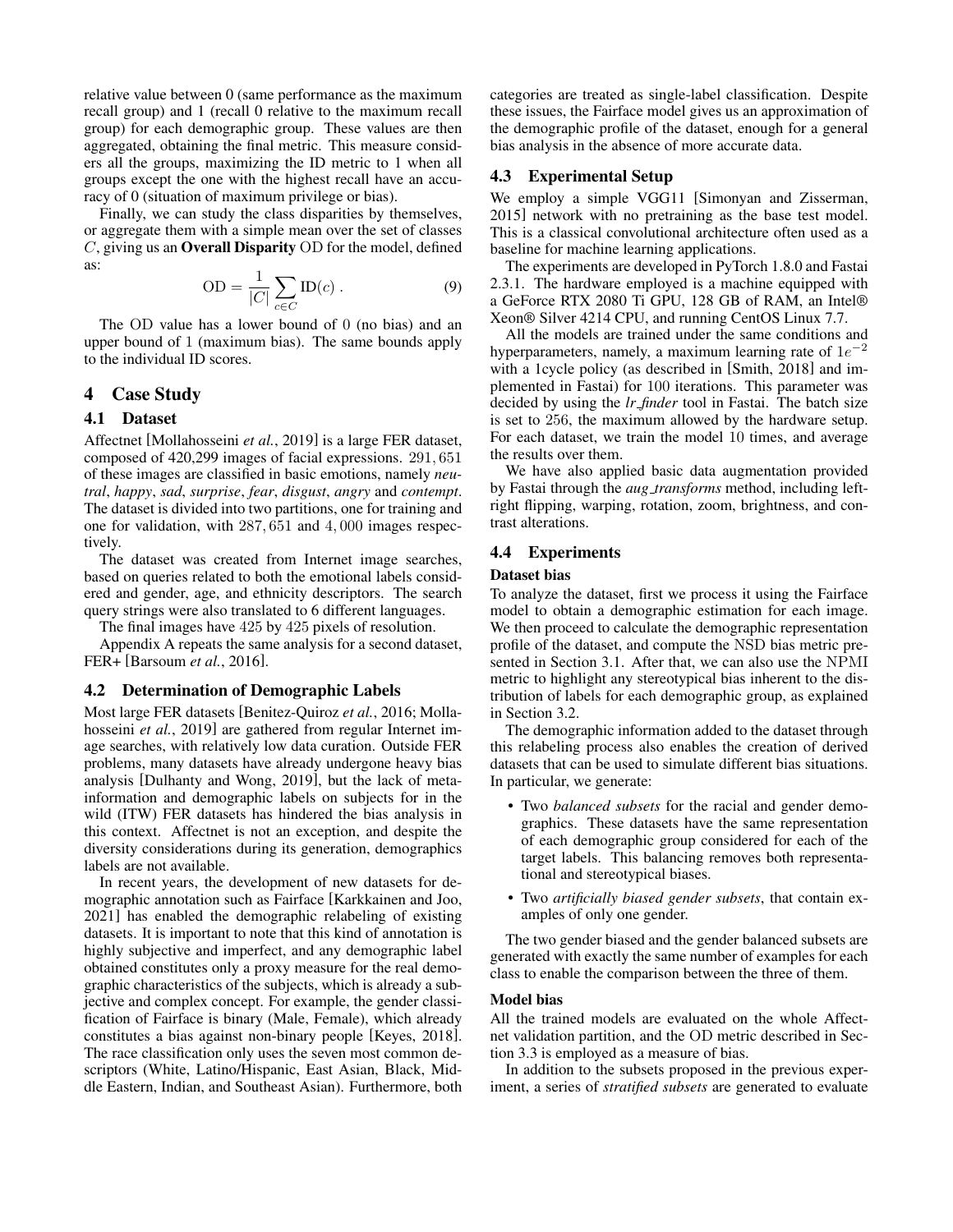the influence of the dataset size in the residual bias of the model. Each subset will contain a fixed percentage of the original train partition, maintaining the same demographic distribution. Hence, they will preserve the dataset biases of Affectnet.

In summary, we want to study the behavior of the model bias metric when increasing the number of training examples and when training on balanced subsets. If balancing the dataset is an efficient mitigation strategy, we expect a lower metric with little to no impact on general accuracy, for the same training data size.

### 5 Results And Discussion

#### 5.1 Dataset bias

Figure [1](#page-4-0) shows the apparent race distribution of the dataset in Affectnet. We can observe a heavy imbalance in favor of the white race, which comprises 64.4% of the training data. The apparent gender distribution (not shown) is much more balanced, with 49.7% of the training data classified as male and the rest as female. In the case of gender, imbalances arise in the per-label analysis, summarized in Figure [2,](#page-4-1) reaching a 72% − 28% imbalance in the case of the *angry* class.

These intuitive indicators of bias are also reflected in the NSD and NMI metrics results presented in Table [1,](#page-4-2) where both the original dataset and some variations are analyzed. The representational bias is measured with the NSD metric and the stereotypical bias with the NMI. Note that the NSD and NMI metrics do not share the same scales and are not comparable to each other. The number in parentheses denotes the number of demographic groups considered, 2 for gender and 7 for race. These results show a zero representational and stereotypical bias for the artificially balanced datasets in their respective categories, as expected. Note that the gender biased datasets are excluded from the gender bias calculations, as they only include examples of one gender. For the original dataset, we can observe a relatively low representational bias in the gender category ( $\text{NSD} = 0.0057$ ) compared to the race category ( $NSD = 0.5902$ ). On the contrary, the stereotypical bias is higher in the gender category ( $NMI = 0.0089$ ) compared to the race category ( $NMI = 0.0021$ ). This agrees with the imbalance perceived in Figure [2.](#page-4-1)

<span id="page-4-0"></span>

Figure 1: Apparent race distribution of Affectnet (W: White, LH: Latino / Hispanic, ME: Middle Eastern, B: Black, EA: East Asian, I: Indian, SA: Southeast Asian).

The stereotypical bias detected through the NMI can be further analyzed with NPMI. Figure [3](#page-5-0) shows the NPMI ma-

<span id="page-4-1"></span>

Figure 2: Apparent gender distribution of Affectnet for each label.

<span id="page-4-2"></span>

| <b>Dataset</b><br>Original |                | Representational<br>bias (NSD) |                  | Stereotypical<br>bias (NMI) |                  |
|----------------------------|----------------|--------------------------------|------------------|-----------------------------|------------------|
|                            |                | Race $(7)$                     | Gender $(2)$     | Race $(7)$                  | Gender $(2)$     |
|                            |                | 0.5902                         | 0.0057           | 0.0021                      | 0.0089           |
| <b>Balanced</b>            | Race<br>Gender | 0.0000<br>0.5929               | 0.0159<br>0.0000 | 0.0000<br>0.0017            | 0.0091<br>0.0000 |
| Gender biased              | М<br>F         | 0.5702<br>0.6129               |                  | 0.0020<br>0.0020            |                  |

Table 1: Representational (NSD) and stereotypical (NMI) bias metrics for the original dataset and the considered subsets.

trices for both the apparent gender and race analysis. In the race category, the most prominent value indicates an underrepresentation (−0.13) of the East Asian group in the *angry* class. In the gender category two stereotypical biases stand out: for the *angry* class, an underrepresentation of people recognized as female (and a corresponding overrepresentation of people recognized as male), and the opposite for the *happy* class, with an overrepresentation of people recognized as female and underrepresentation of people recognized as male. The results for the gender category are consistent with the *angry-men-happy-women* social bias already known in the literature [\[Atkinson](#page-6-13) *et al.*, 2005].

### 5.2 Model bias

The results regarding the trained model bias metric OD and accuracy are shown in Table [2,](#page-5-1) and graphically in Figure [4.](#page-5-2)

Regarding racial bias, across the stratified subsets we can observe consistently high model bias values, decreasing clearly from the highest bias in the smallest dataset (0.422  $\pm$ 0.043) to the lowest in the largest dataset (0.268 $\pm$ 0.023). The race balanced dataset, when compared to an imbalanced one of similar size (Stratified / 0.13), does not seem to improve the bias metric  $(0.297 \pm 0.016 \text{ vs. } 0.284 \pm 0.017)$ , while decreasing accuracy (45.7  $\pm$  0.3 vs. 48.4  $\pm$  0.5). In this case, increasing the dataset size (Stratified / 0.22 and higher) improves the accuracy without impacting the racial bias metric (stable around 0.29 and decreasing for the larger sizes). Note that the accuracy is calculated over the whole test partition of Affectnet, which is not balanced in terms of labels and the demographic groups studied.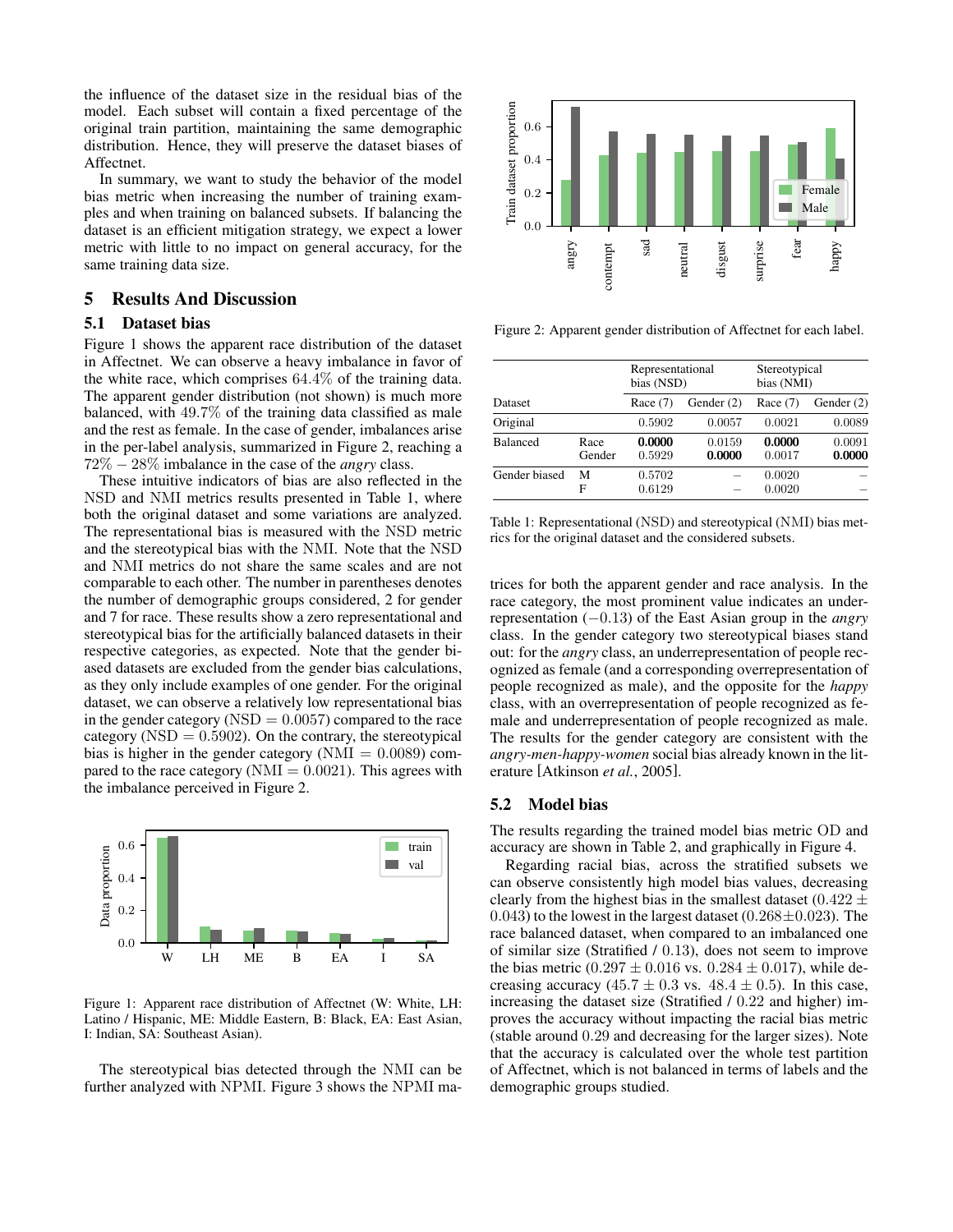<span id="page-5-0"></span>

Figure 3: NPMI analysis of Affectnet. (F: Female, M: Male, W: White, LH: Latino / Hispanic, ME: Middle Eastern, B: Black, EA: East Asian, I: Indian, SA: Southeast Asian)

In the gender category, we observe comparatively lower bias values overall, from  $0.264 \pm 0.053$  to  $0.133 \pm 0.015$ , coherent with the lower gender bias of the original dataset  $(NSD = 0.0057, NMI = 0.0089)$ . Balancing the gender does not significantly improve the accuracy results for a similar sized dataset (Stratified / 0.36, accuracy  $51.8 \pm 0.4$  vs.  $51.1 \pm 0.6$ ), but in this case the gender bias value improves significantly  $(0.091 \pm 0.014$ , lower than all other models). Additionally, although the artificially gender biased datasets have a similar accuracy to the balanced one  $(50.7 \pm 0.5 \text{ and}$  $50.2 \pm 0.4$  vs.  $51.8 \pm 0.4$ ), their bias metric is substantially higher (0.185  $\pm$  0.017 and 0.242  $\pm$  0.018 vs. 0.091  $\pm$  0.014).

<span id="page-5-1"></span>

|                 |        |         |                | <b>Bias</b>       |                   |
|-----------------|--------|---------|----------------|-------------------|-------------------|
| Train data      |        | Size    | Accuracy       | Race OD           | Gender OD         |
| Original        | $1\%$  | 2.839   | $33.5 \pm 0.9$ | $0.422 \pm 0.043$ | $0.264 \pm 0.053$ |
|                 | $2\%$  | 5.678   | $39.2 \pm 0.9$ | $0.362 \pm 0.027$ | $0.214 \pm 0.013$ |
|                 | 3%     | 8.517   | $41.5 \pm 0.8$ | $0.347 \pm 0.019$ | $0.186 \pm 0.033$ |
|                 | 5%     | 14.195  | $44.4 \pm 0.4$ | $0.315 \pm 0.033$ | $0.192 \pm 0.022$ |
|                 | 8%     | 22.712  | $46.4 + 0.5$   | $0.288 + 0.017$   | $0.174 \pm 0.029$ |
|                 | 13%    | 36,907  | $48.4 \pm 0.5$ | $0.284 \pm 0.028$ | $0.144 \pm 0.026$ |
|                 | 22%    | 62.458  | $49.6 \pm 0.6$ | $0.292 \pm 0.024$ | $0.166 \pm 0.018$ |
|                 | 36%    | 102.204 | $51.1 \pm 0.6$ | $0.289 \pm 0.014$ | $0.157 \pm 0.025$ |
|                 | 60%    | 170,340 | $53.6 \pm 0.5$ | $0.279 \pm 0.030$ | $0.149 \pm 0.018$ |
|                 | 100%   | 283.901 | $55.8 \pm 0.2$ | $0.268 \pm 0.023$ | $0.133 \pm 0.015$ |
| <b>Balanced</b> | Race   | 32,452  | $45.7 \pm 0.3$ | $0.297 \pm 0.016$ | $0.177 \pm 0.017$ |
|                 | Gender | 117.790 | $51.8 + 0.4$   | $0.273 + 0.026$   | $0.091 \pm 0.014$ |
| Gender biased   | М      | 117.790 | $50.7 \pm 0.5$ | $0.277 \pm 0.015$ | $0.185 \pm 0.017$ |
|                 | F      | 117.790 | $50.2 \pm 0.4$ | $0.315 \pm 0.022$ | $0.242 \pm 0.018$ |

Table 2: Bias metric summary for the model when trained on dataset variations.

### 5.3 Bias transfer

Regarding the apparent race analysis of the system, the proposed metrics reveal an important representational imbalance of the dataset coupled with some stereotypical bias. Despite this, when comparing a stratified subset to a dataset of the same size but balanced by race, we observe no improvement in the trained model bias. This suggests that either the source of the model bias is not the dataset bias (inherent differences between racial expressions, for example), or that directly bal-

<span id="page-5-2"></span>

Figure 4: Accuracy and apparent race and gender biases for models.

ancing the dataset is not a successful mitigation approach in this context (because of quality differences between the images associated with each race, for example).

Regarding the gender bias, the metrics reveal a comparatively lower representational bias, but a much more pronounced stereotypical bias. In this case, balancing the dataset seems to substantially improve the trained model bias, mitigating the bias transfer. This suggests that the stereotypical bias detected in the dataset has a large impact in the trained model, but the balancing of the dataset corrects it properly.

Additionally, we observe a strong tendency to reduce the bias scores as the size of the training dataset increases, even when the datasets have the same representational and stereotypical biases.

Although the metrics have unveiled both gender and racial bias in the source dataset, these bias transference results suggest that dataset gender bias has a greater impact in the final model. Thus, dataset gender bias seems more susceptible to mitigation measures in the early stages of the AI life-cycle, whereas racial bias may require different mitigation measures in later stages. Further studies would be required to evaluate the impact of different mitigation techniques in this case, but are out of the scope of this paper.

## 6 Conclusion

The metrics presented have been shown to be useful, reflecting some of the biases present in both real and manipulated datasets through easily interpretable values. The analysis of these metrics allows the study of the bias transfer from dataset to trained model, which can be useful for understanding the bias in different stages of a machine learning pipeline, and consequently in the study of mitigation strategies.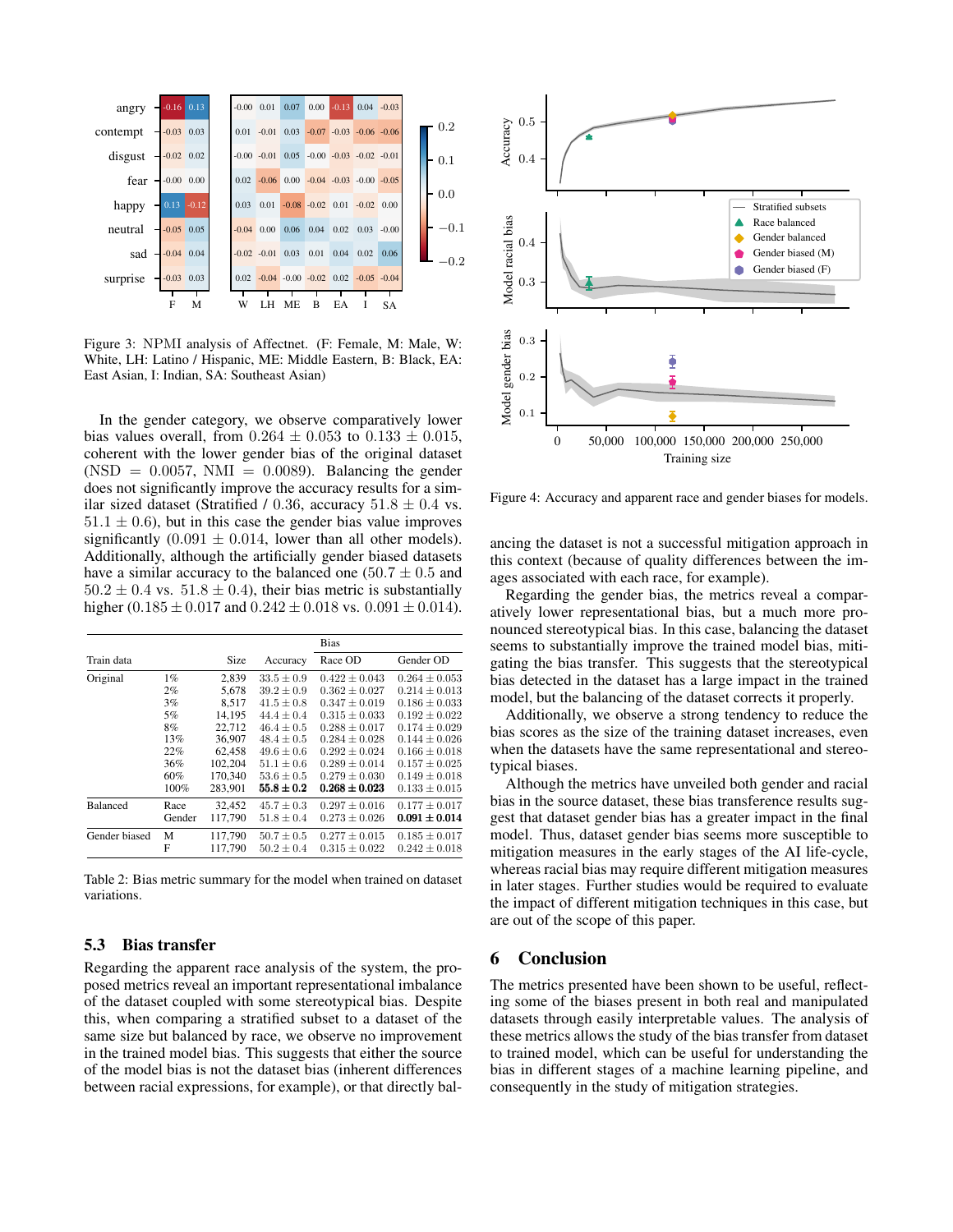In our case study, we have revealed the heavy racial representational bias of a popular FER dataset, Affectnet, and the presence of stereotypical gender biases. The experiments also show how the resulting model seems almost invariant to the removal of the racial bias, while being severely impacted by any gender bias, either induced or corrected, in the source dataset. In the Appendix to this document the results for a second dataset, FER+, are provided, showing similar tendencies to the ones found for Affectnet. These results, while specific to this model and training setup, expose the complexity of the bias analysis and its impact in real world problems.

As future work lines, the same analysis could be performed for more datasets, models, and training setups. Further work in the development of new demographic datasets and models could also improve the accuracy and detail of this bias analysis, and extend it to other problems. Different mitigation techniques, specially in the dataset preprocessing stage, could differ wildly in their impact. Finally, the metrics still require further analysis on their properties and potential application to other contexts. For example, although our proposed OD reflects both representational and stereotypical biases, having metrics capable of decoupling them could enable a more indepth bias analysis.

Furthermore, new application areas could be researched in other multi-class multi-demographic AI systems, such as age, gender and race recognition, AI-based medical diagnosis and sign language gesture recognition, to name a few.

### Acknowledgments

This work was funded by a predoctoral fellowship of the Research Service of Universidad Publica de Navarra, the Spanish MICIN (PID2019-108392GB-I00 and PID2020- 118014RB-I00 / AEI / 10.13039/501100011033), and the Government of Navarre (0011-1411-2020-000079 - Emotional Films).

### References

- <span id="page-6-13"></span>[Atkinson *et al.*, 2005] A. P. Atkinson, J. Tipples, D. M. Burt, and A. W. Young. Asymmetric interference between sex and emotion in face perception. *Perception & Psychophysics*, 67(7):1199–1213, October 2005.
- <span id="page-6-11"></span>[Barsoum *et al.*, 2016] E. Barsoum, C. Zhang, C. C. Ferrer, and Z. Zhang. Training Deep Networks for Facial Expression Recognition with Crowd-Sourced Label Distribution. *arXiv:1608.01041 [cs]*, September 2016.
- <span id="page-6-12"></span>[Benitez-Quiroz *et al.*, 2016] C. F. Benitez-Quiroz, R. Srinivasan, and A. M. Martinez. EmotioNet: An Accurate, Real-Time Algorithm for the Automatic Annotation of a Million Facial Expressions in the Wild. In *2016 IEEE Conference on Computer Vision and Pattern Recognition (CVPR)*, pages 5562–5570, Las Vegas, NV, USA, June 2016. IEEE.
- <span id="page-6-6"></span>[Berk *et al.*, 2018] R. Berk, H. Heidari, S. Jabbari, M. Kearns, and A. Roth. Fairness in Criminal Justice Risk Assessments: The State of the Art. *Sociological Methods & Research*, 50(1):3–44, July 2018.
- <span id="page-6-3"></span>[Bouma, 2009] G. Bouma. Normalized (pointwise) mutual information in collocation extraction. In *Proceedings of GSCL*, volume 30, pages 31–40, GSCL, 2009.
- <span id="page-6-0"></span>[Buolamwini and Gebru, 2018] J. Buolamwini and T. Gebru. Gender shades: Intersectional accuracy disparities in commercial gender classification. In S. A. Friedler and C. Wilson, editors, *Proceedings of the 1st Conference on Fairness, Accountability and Transparency*, volume 81 of *Proceedings of Machine Learning Research*, pages 77–91. PMLR, February 2018.
- <span id="page-6-2"></span>[Denton *et al.*, 2021] E. Denton, A. Hanna, R. Amironesei, A. Smart, and H. Nicole. On the genealogy of machine learning datasets: A critical history of ImageNet. *Big Data & Society*, 8(2):205395172110359, July 2021.
- <span id="page-6-1"></span>[Dulhanty and Wong, 2019] C. Dulhanty and A. Wong. Auditing ImageNet: Towards a Model-driven Framework for Annotating Demographic Attributes of Large-Scale Image Datasets. *arXiv:1905.01347 [cs]*, June 2019.
- <span id="page-6-10"></span>[Ekman and Friesen, 1971] P. Ekman and W. V. Friesen. Constants across cultures in the face and emotion. *Journal of Personality and Social Psychology*, 17(2):124–129, 1971.
- <span id="page-6-4"></span>[Elfenbein and Ambady, 2002] H. A. Elfenbein and N. Ambady. On the universality and cultural specificity of emotion recognition: A meta-analysis. *Psychological Bulletin*, 128(2):203–235, 2002.
- <span id="page-6-5"></span>[Feldman *et al.*, 2015] M. Feldman, S. Friedler, J. Moeller, C. Scheidegger, and S. Venkatasubramanian. Certifying and removing disparate impact. *arXiv:1412.3756 [cs, stat]*, July 2015.
- <span id="page-6-8"></span>[Gonzalez-Sanchez *et al.*, 2017] J. Gonzalez-Sanchez, M. Baydogan, M. E. Chavez-Echeagaray, R. K. Atkinson, and W. Burleson. Chapter 11 - Affect Measurement: A Roadmap Through Approaches, Technologies, and Data Analysis. In M. Jeon, editor, *Emotions and Affect in Human Factors and Human-Computer Interaction*, pages 255–288. Academic Press, San Diego, January 2017.
- <span id="page-6-14"></span>[Goodfellow *et al.*, 2013] I. J. Goodfellow, D. Erhan, P. L. Carrier, A. Courville, M. Mirza, B. Hamner, W. Cukierski, Y. Tang, D. Thaler, D.-H. Lee, Y. Zhou, C. Ramaiah, F. Feng, R. Li, X. Wang, D. Athanasakis, J. Shawe-Taylor, M. Milakov, J. Park, R. Ionescu, M. Popescu, C. Grozea, J. Bergstra, J. Xie, L. Romaszko, B. Xu, Z. Chuang, and Y. Bengio. Challenges in Representation Learning: A report on three machine learning contests. *arXiv:1307.0414 [cs, stat]*, July 2013.
- <span id="page-6-7"></span>[Jack *et al.*, 2009] R. E. Jack, C. Blais, C. Scheepers, P. G. Schyns, and R. Caldara. Cultural Confusions Show that Facial Expressions Are Not Universal. *Current Biology*, 19(18):1543–1548, September 2009.
- <span id="page-6-9"></span>[Joseph and Mathew, 2021] J. L. Joseph and S. P. Mathew. Facial Expression Recognition for the Blind Using Deep Learning. In *2021 IEEE 4th International Conference on Computing, Power and Communication Technologies (GUCON)*, pages 1–5, Kuala Lumpur, Malaysia, September 2021. IEEE.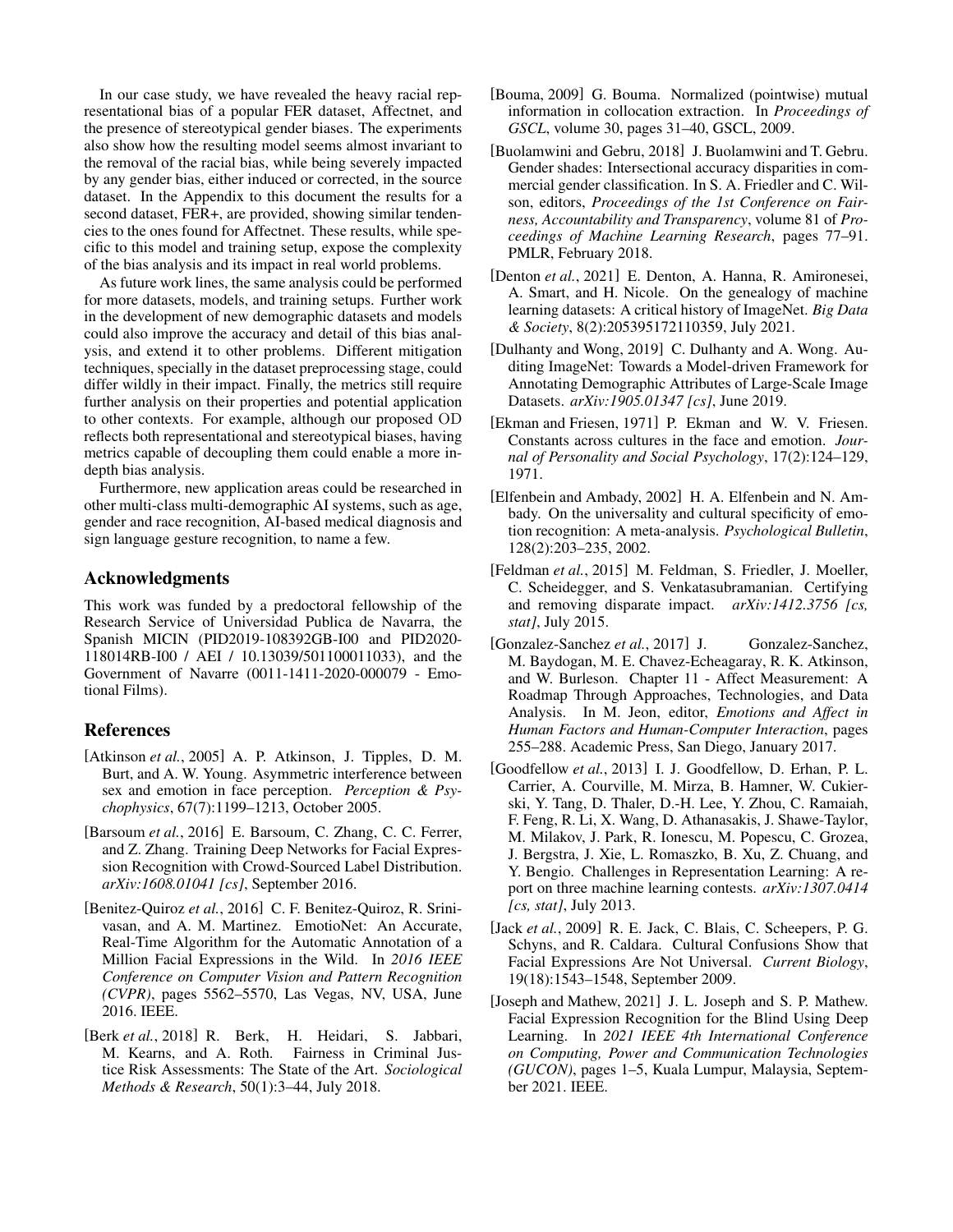- <span id="page-7-5"></span>[Kamishima *et al.*, 2012] T. Kamishima, S. Akaho, H. Asoh, and J. Sakuma. Enhancement of the Neutrality in Recommendation. *Proc. of the 2nd Workshop on Human Decision Making in Recommender Systems*, 893:8–14, 2012.
- <span id="page-7-3"></span>[Karkkainen and Joo, 2021] K. Karkkainen and J. Joo. Fair-Face: Face Attribute Dataset for Balanced Race, Gender, and Age for Bias Measurement and Mitigation. In *2021 IEEE Winter Conference on Applications of Computer Vision (WACV)*, pages 1547–1557, Waikoloa, HI, USA, January 2021. IEEE.
- <span id="page-7-0"></span>[Keyes, 2018] O. Keyes. The Misgendering Machines: Trans/HCI Implications of Automatic Gender Recognition. *Proceedings of the ACM on Human-Computer Interaction*, 2(CSCW):1–22, November 2018.
- <span id="page-7-7"></span>[Mehrabian, 1996] A. Mehrabian. Pleasure-arousaldominance: A general framework for describing and measuring individual differences in Temperament. *Current Psychology*, 14(4):261–292, December 1996.
- <span id="page-7-8"></span>[Mollahosseini *et al.*, 2019] A. Mollahosseini, B. Hasani, and M. H. Mahoor. AffectNet: A Database for Facial Expression, Valence, and Arousal Computing in the Wild. *IEEE Transactions on Affective Computing*, 10(1):18–31, January 2019.
- <span id="page-7-2"></span>[Pessach and Shmueli, 2020] D. Pessach and E. Shmueli. Algorithmic Fairness. *arXiv:2001.09784 [cs, stat]*, January 2020.
- <span id="page-7-1"></span>[Prabhu and Birhane, 2020] V. U. Prabhu and A. Birhane. Large image datasets: A pyrrhic win for computer vision? *arXiv:2006.16923 [cs, stat]*, July 2020.
- <span id="page-7-10"></span>[Simonyan and Zisserman, 2015] K. Simonyan and A. Zisserman. Very Deep Convolutional Networks for Large-Scale Image Recognition, April 2015.
- <span id="page-7-11"></span>[Smith, 2018] L. N. Smith. A disciplined approach to neural network hyper-parameters: Part 1 – learning rate, batch size, momentum, and weight decay. *arXiv:1803.09820 [cs, stat]*, April 2018.
- <span id="page-7-6"></span>[Sonmez *et al.*, 2021] E. B. Sonmez, H. Han, O. Karadeniz, T. Dalyan, and B. Sarioglu. EMRES: A new EMotional RESpondent robot. *IEEE Transactions on Cognitive and Developmental Systems*, pages 1–1, 2021.
- <span id="page-7-4"></span>[Suresh and Guttag, 2021] H. Suresh and J. V. Guttag. A Framework for Understanding Sources of Harm throughout the Machine Learning Life Cycle. *arXiv:1901.10002 [cs, stat]*, June 2021.

## <span id="page-7-9"></span>A FER+

For completeness, we repeat the analysis on a second dataset, FER+ [\[Barsoum](#page-6-11) *et al.*, 2016]. FER+ is based on FER2013 [\[Goodfellow](#page-6-14) *et al.*, 2013], a large ITW dataset composed of 32,298 color images. FER+ keeps the original images from FER2013, removing only those not containing human faces or of uncertain expressions. The rest of the images are relabeled to reduce the noisiness in the original dataset. This relabeling process was based on 10 independent crowdsourced annotations for each image. The final FER+ dataset consists of 29,397 images.

### A.1 Methodology

We employ the same experimental setup previously described for Affectnet in Section [4.3.](#page-3-0)

#### A.2 Dataset bias results

Figure [5](#page-7-12) shows the apparent race distribution of the FER+ dataset. We can observe a heavy imbalance in favor of the white race, which comprises 70.5% of the training data. The apparent gender distribution (not shown) is much more balanced, with 49.9% of the training data classified as male and the rest as female. In the case of gender, imbalances arise in the per-label analysis, summarized in Figure [6,](#page-8-0) reaching a 63% − 37% imbalance in the case of the *angry* class.

The NSD and NMI metrics results are presented in Table [3.](#page-8-1) Recall that the representational bias is measured here with the NSD metric and the stereotypical bias with the NMI, and that the two metrics do not share the same scales. The artificially balanced datasets show zero representational and stereotypical bias in their respective categories. The gender biased datasets are excluded from the gender bias calculations as they only include examples of one gender. For the original dataset, we can observe a relatively low representational bias in the gender category ( $\text{NSD} = 0.0021$ ) compared to the race category ( $NSD = 0.6591$ ). On the contrary, the stereotypical bias is higher in the gender category ( $NMI = 0.0067$ ) compared to the race category ( $NMI = 0.0056$ ). This agrees with the imbalance perceived in Figure [6.](#page-8-0)

An important detail of these results is that directly balancing the race in this dataset has an extreme impact both on the representational gender bias  $(NSD = 0.0447 \text{ vs.})$  $NSD = 0.0021$  in the original dataset) and the stereotypical gender bias (NMI =  $0.0131$  vs. NMI =  $0.0067$  in the original dataset).

<span id="page-7-12"></span>

Figure 5: Apparent race distribution of FER+ (W: White, LH: Latino / Hispanic, ME: Middle Eastern, B: Black, EA: East Asian, I: Indian, SA: Southeast Asian).

Figure [7](#page-8-2) shows the NPMI matrices for both the apparent gender and race analysis, enabling a more detailed analysis of the NMI results. In the race category, we can observe more varied and prominent values than what was found in the analysis of Affectnet. In particular, the highest absolute NPMI value indicates an underrepresentation  $(-0.19)$  of the Indian group in the *surprise* class. The East Asian group in the *angry* class, the most impacted group for Affectnet, is also heavily underrepresented in FER+, with a NPMI value of  $-0.14$  (the same result was  $-0.13$  for Affectnet).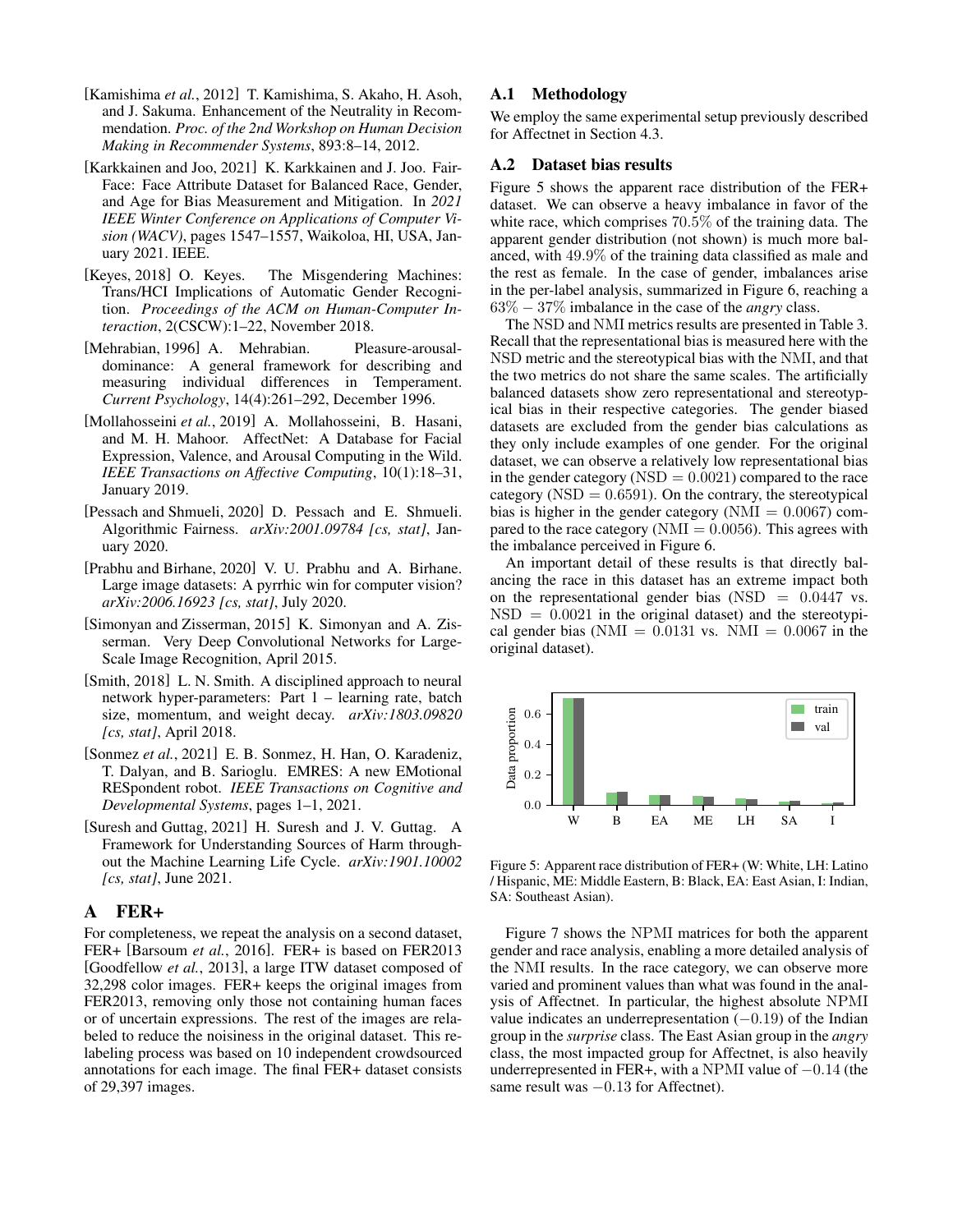<span id="page-8-0"></span>

Figure 6: Apparent gender distribution of FER+ for each label.

<span id="page-8-1"></span>

| <b>Dataset</b>  |                | Representational<br>bias (NSD) |                  | Stereotypical<br>bias (NMI) |                  |
|-----------------|----------------|--------------------------------|------------------|-----------------------------|------------------|
|                 |                | Race $(7)$                     | Gender $(2)$     | Race $(7)$                  | Gender $(2)$     |
| Original        |                | 0.6591                         | 0.0021           | 0.0056                      | 0.0067           |
| <b>Balanced</b> | Race<br>Gender | 0.0000<br>0.6603               | 0.0447<br>0.0000 | 0.0000<br>0.0060            | 0.0131<br>0.0000 |
| Gender biased   | М<br>F         | 0.6413<br>0.6868               |                  | 0.0069<br>0.0057            |                  |

Table 3: Representational (NSD) and stereotypical (NMI) bias metrics for the original dataset and the considered subsets.

In the gender category two stereotypical biases stand out: for the *angry* class, an underrepresentation of people recognized as female (and a corresponding overrepresentation of people recognized as male), and the opposite for the *happy* class, with an overrepresentation of people recognized as female and underrepresentation of people recognized as male. These two biases were also found in Affectnet. Additionally, we observe a slight overrepresentation of people recognized as female in the rest of the categories, except for the *neutral* class. These results for the gender category are also consistent with the *angry-men-happy-women* social bias already known in the literature [\[Atkinson](#page-6-13) *et al.*, 2005].

<span id="page-8-2"></span>

Figure 7: NPMI analysis of FER+. (F: Female, M: Male, W: White, LH: Latino / Hispanic, ME: Middle Eastern, B: Black, EA: East Asian, I: Indian, SA: Southeast Asian)

### A.3 Model bias results

The results for the trained model bias metric OD and accuracy are shown in Table [4,](#page-8-3) and graphically in Figure [8.](#page-9-0)

The results show a similar behavior as the one previously shown for Affectnet. The main difference is a higher general accuracy (top accuracy 83.2%), consistent with the results of [\[Barsoum](#page-6-11) *et al.*, 2016] for this dataset.

Regarding racial bias, across the stratified subsets we can observe consistently high model bias values, decreasing clearly from the highest bias in the smallest dataset (0.559  $\pm$ 0.085) to the lowest in the largest dataset (0.258  $\pm$  0.012). The race balanced dataset, when compared to an imbalanced one of similar size (Stratified / 8%), does not seem to improve the bias metric (0.457  $\pm$  0.016 vs. 0.447  $\pm$  0.017), while decreasing accuracy (53.2  $\pm$  5.1 vs. 62.3  $\pm$  5.4). Larger dataset sizes (Stratified / 8% and higher) improve both the accuracy and the racial bias metric. Note that the accuracy is calculated over the whole test partition of FER+, which is not balanced in terms of labels and the demographic groups studied.

In the gender category, we observe comparatively lower bias values overall, from  $0.220 \pm 0.047$  to  $0.080 \pm 0.016$ , coherent with the lower gender bias of the original dataset  $(NSD = 0.0021, NMI = 0.0067)$ . Balancing the dataset in the gender category does not significantly improve the accuracy results for a similar sized dataset (Stratified / 36%, accuracy  $73.2 \pm 1.9$  vs.  $76.2 \pm 0.8$ ), but the gender bias value improves significantly  $(0.073 \pm 0.015)$ , lower than all other models). Additionally, although the artificially gender biased datasets have a similar accuracy to the balanced one  $(74.7 \pm 2.5 \text{ and } 72.3 \pm 1.9 \text{ vs. } 76.2 \pm 0.8)$ , their bias metric is substantially higher (0.223  $\pm$  0.023 and 0.241  $\pm$  0.016 vs.  $0.073 \pm 0.015$ ).

<span id="page-8-3"></span>

|                 |        |        |                | <b>Bias</b>       |                   |
|-----------------|--------|--------|----------------|-------------------|-------------------|
| Train data      |        | Size   | Accuracy       | Race OD           | Gender OD         |
| Original        | 1%     | 261    | $22.2 \pm 3.7$ | $0.559 \pm 0.085$ | $0.220 \pm 0.047$ |
|                 | 2%     | 522    | $29.9 \pm 4.3$ | $0.525 \pm 0.070$ | $0.253 \pm 0.095$ |
|                 | 3%     | 784    | $44.4 \pm 6.3$ | $0.506 \pm 0.060$ | $0.219 \pm 0.052$ |
|                 | 5%     | 1.306  | $56.1 + 3.5$   | $0.462 + 0.045$   | $0.183 + 0.044$   |
|                 | 8%     | 2.090  | $62.3 + 5.4$   | $0.447 + 0.044$   | $0.149 + 0.057$   |
|                 | 13%    | 3.397  | $63.2 \pm 4.5$ | $0.438 \pm 0.038$ | $0.164 \pm 0.048$ |
|                 | 22%    | 5.749  | $68.1 \pm 5.1$ | $0.416 \pm 0.024$ | $0.129 \pm 0.028$ |
|                 | 36%    | 9.408  | $73.2 + 1.9$   | $0.362 + 0.032$   | $0.103 + 0.041$   |
|                 | 60%    | 15,681 | $80.2 + 1.3$   | $0.303 \pm 0.013$ | $0.092 \pm 0.017$ |
|                 | 100%   | 26.135 | $83.2 \pm 0.6$ | $0.258 \pm 0.012$ | $0.080 \pm 0.016$ |
| <b>Balanced</b> | Race   | 2,506  | $53.2 \pm 5.1$ | $0.457 \pm 0.016$ | $0.191 \pm 0.041$ |
|                 | Gender | 11.028 | $76.2 \pm 0.8$ | $0.368 \pm 0.011$ | $0.073 \pm 0.015$ |
| Gender biased   | М      | 11,028 | $74.7 \pm 2.5$ | $0.396 \pm 0.028$ | $0.223 \pm 0.023$ |
|                 | F      | 11.028 | $72.3 \pm 1.9$ | $0.343 \pm 0.010$ | $0.241 \pm 0.016$ |

Table 4: Bias metric summary for the model when trained on dataset variations.

#### A.4 Bias transfer results

As with Affectnet, the metrics reveal both representational and stereotypical biases, both in race and gender. In the race category, trying to artificially balance FER+ does not improve the trained model bias. For gender, balancing the dataset greatly improves the trained model bias.

The fact that the models behave in a biased way for race, despite artificially balancing the dataset, suggest that the ori-